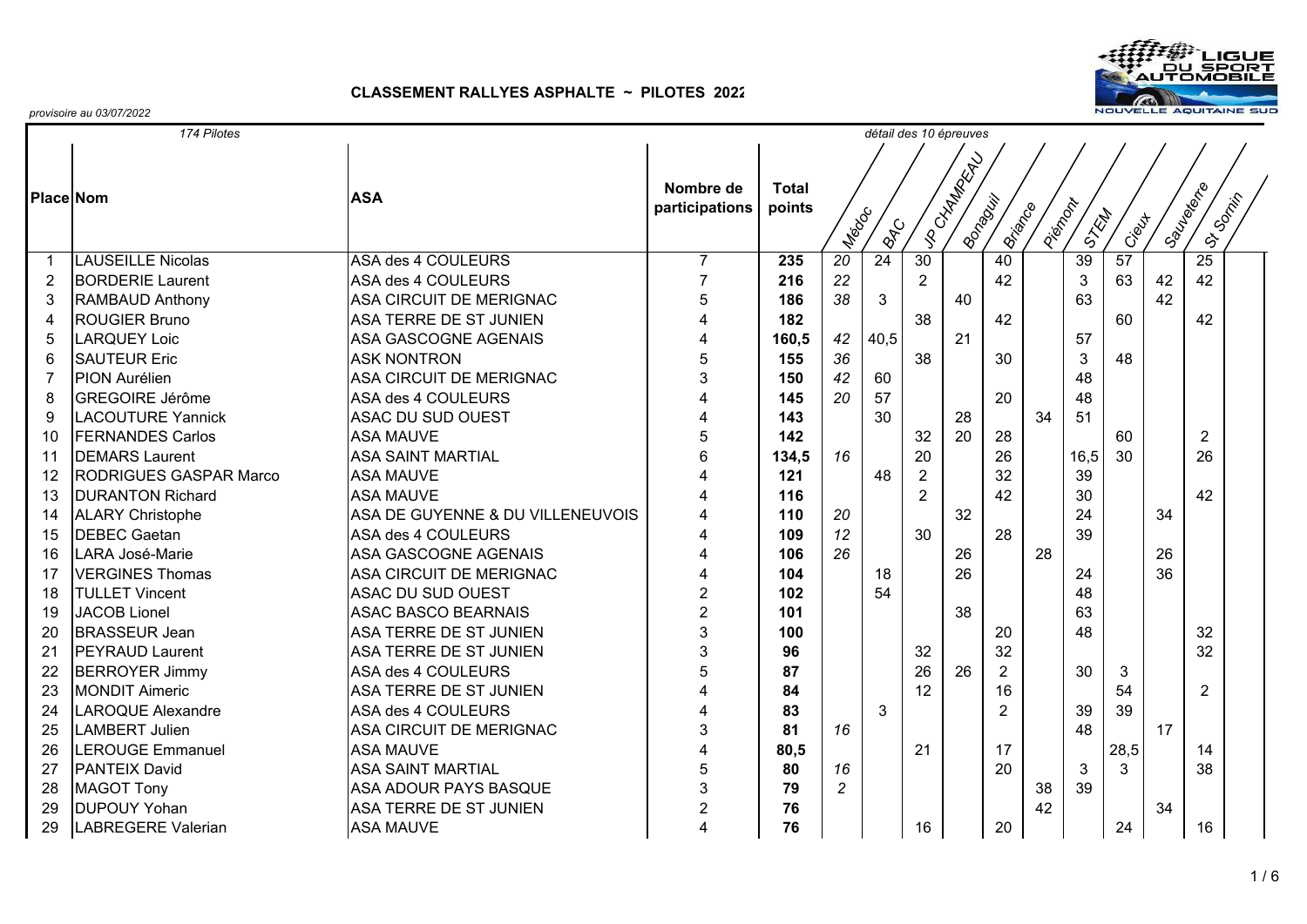

| 174 Pilotes<br>détail des 10 épreuves |                             |                                  |                             |                        |                |            |    |                             |                |                |                |       |                |                |  |
|---------------------------------------|-----------------------------|----------------------------------|-----------------------------|------------------------|----------------|------------|----|-----------------------------|----------------|----------------|----------------|-------|----------------|----------------|--|
|                                       |                             |                                  |                             |                        |                |            |    |                             |                |                |                |       |                |                |  |
| <b>Place Nom</b>                      |                             | <b>ASA</b>                       | Nombre de<br>participations | <b>Total</b><br>points | <b>Medic</b>   | <b>RYC</b> |    | I AD TAXABATA<br>IBonapolis | ISTIRACE       | Piercock       | S. KM          | Ciewt | Joseph's River | OS OOKING      |  |
| 31                                    | <b>SERE Julien</b>          | ASA DE GUYENNE & DU VILLENEUVOIS | $\overline{4}$              | 75                     | 28             |            |    | 42                          |                |                | $\overline{3}$ |       | $\overline{2}$ |                |  |
| 31                                    | <b>FRUGIER Mathieu</b>      | <b>ASA TERRE DE ST JUNIEN</b>    | 5                           | 75                     | 12             |            | 32 |                             | $\overline{2}$ |                |                | 3     |                | 26             |  |
| 33                                    | <b>DUFOUR Hervé</b>         | <b>ASA TERRE DE ST JUNIEN</b>    | 3                           | 73                     |                |            | 11 |                             | 32             |                |                | 30    |                |                |  |
| 34                                    | <b>MARTY Mickaël</b>        | <b>ASA GASCOGNE AGENAIS</b>      | $\overline{2}$              | 72                     |                |            |    | 40                          |                |                |                |       | 32             |                |  |
| 34                                    | <b>DUSSOULIER Maxime</b>    | <b>ASA MAUVE</b>                 | 3                           | 72                     |                |            |    |                             | 16             |                |                | 30    |                | 26             |  |
| 36                                    | <b>LASSALLE Cédric</b>      | ASA DE GUYENNE & DU VILLENEUVOIS | 5                           | 70                     | $\overline{2}$ | 45         |    | 18                          |                |                | 3              |       | $\overline{2}$ |                |  |
| 37                                    | VIGION Jean-Sébastien       | ASA TERRE DE ST JUNIEN           | $\overline{2}$              | 69                     | 42             |            |    |                             | 27             |                |                |       |                |                |  |
| 38                                    | MEURANT Frédéric            | ASA TERRE DE ST JUNIEN           | $\overline{2}$              | 68                     |                |            | 34 |                             | 34             |                |                |       |                |                |  |
| 38                                    | <b>BRASSEUR Nicolas</b>     | ASA TERRE DE ST JUNIEN           | 3                           | 68                     |                | 3          |    |                             |                |                |                | 63    |                | $\overline{2}$ |  |
| 38                                    | <b>FAUCHER William</b>      | <b>ASA MAUVE</b>                 | 5                           | 68                     | $\overline{c}$ |            | 21 |                             | 21             |                |                | 3     |                | 21             |  |
| 41                                    | <b>REBIERE Philippe</b>     | ASA des 4 COULEURS               | 3                           | 67                     |                | 3          |    |                             |                |                | 30             |       | 34             |                |  |
| 41                                    | COIRAUD Sébastien           | ASA TERRE DE ST JUNIEN           | 6                           | 67                     | $\overline{2}$ |            | 18 |                             | 12             |                | 3              | 30    |                | $\overline{2}$ |  |
| 43                                    | <b>RADET Nicolas</b>        | <b>ASA ADOUR PAYS BASQUE</b>     | $\overline{c}$              | 66                     |                | 63         |    |                             |                |                | 3              |       |                |                |  |
| 44                                    | <b>BONNIN Guillaume</b>     | <b>ASA CIRCUIT DE MERIGNAC</b>   | $\overline{4}$              | 65                     |                |            |    |                             |                | $\overline{2}$ | 3              |       | 26             | 34             |  |
| 44                                    | <b>BARTAIRE</b> Florian     | <b>ASA MAUVE</b>                 | $\overline{4}$              | 65                     |                |            |    |                             | 38             |                | 3              | 3     |                | 21             |  |
| 46                                    | <b>PORTEFAIX Lucas</b>      | <b>ASA MAUVE</b>                 | $\overline{c}$              | 64                     |                |            | 32 |                             | 32             |                |                |       |                |                |  |
| 46                                    | <b>ROUDAUT Fabrice</b>      | <b>ASA ADOUR PAYS BASQUE</b>     | 3                           | 64                     |                |            |    | 20                          |                | 20             | 24             |       |                |                |  |
| 48                                    | <b>DUFOURNEAU Fabrice</b>   | ASA TERRE DE ST JUNIEN           | $\overline{4}$              | 63                     |                |            | 42 |                             | 2              |                |                | 3     |                | 16             |  |
| 49                                    | <b>BURAN David</b>          | ASAC DU SUD OUEST                | $\overline{2}$              | 62                     |                | 60         |    | $\overline{2}$              |                |                |                |       |                |                |  |
| 50                                    | <b>TABOURIER Nicolas</b>    | <b>ASA MAUVE</b>                 | 3                           | 60                     |                |            |    |                             | 16             |                |                | 24    |                | 20             |  |
| 51                                    | <b>JACOUP Lucas</b>         | ASA TERRE DE ST JUNIEN           | $\overline{2}$              | 59                     |                |            |    | 27                          | 32             |                |                |       |                |                |  |
| 51                                    | <b>ROUZIER Antoine</b>      | <b>ASA SAINT MARTIAL</b>         | $\overline{4}$              | 59                     |                |            | 16 |                             | 20             |                |                | 3     |                | 20             |  |
| 51                                    | LURGO Mathieu               | ASA des 4 COULEURS               | $\overline{4}$              | 59                     |                | 3          |    | 21                          | 32             |                | 3              |       |                |                |  |
| 54                                    | <b>ROBINET Rosine2</b>      | ASA TERRE DE ST JUNIEN           | 3                           | 57                     |                |            | 17 |                             | 26             |                |                |       |                | 14             |  |
| 55                                    | <b>HIRIGOYEN François</b>   | ASA ADOUR PAYS BASQUE            | $\overline{c}$              | 56                     |                |            |    | 34                          |                | 22             |                |       |                |                |  |
| 55                                    | <b>NOVOTNY Philippe</b>     | <b>ASA GASCOGNE AGENAIS</b>      | $\overline{4}$              | 56                     |                |            |    | 12                          |                | $\overline{2}$ | 24             |       | 18             |                |  |
| 57                                    | <b>DUSSOULIER Régis</b>     | ASA TERRE DE ST JUNIEN           | 3                           | 55                     |                | 3          | 26 |                             | 26             |                |                |       |                |                |  |
| 57                                    | <b>CARLOS Julien</b>        | ASA CIRCUIT DE MERIGNAC          | $\overline{4}$              | 55                     | 2              | 48         |    | $\overline{2}$              |                |                | 3              |       |                |                |  |
| 57                                    | <b>SANDIA Samuel</b>        | <b>ASA CIRCUIT DE MERIGNAC</b>   | $\overline{4}$              | 55                     |                | 3          |    |                             | $\overline{2}$ |                | 48             |       | $\overline{2}$ |                |  |
| 60                                    | <b>GEORGEVITCH Geoffrey</b> | ASA GASCOGNE AGENAIS             | 3                           | 53                     |                | 3          |    | 26                          |                |                | 24             |       |                |                |  |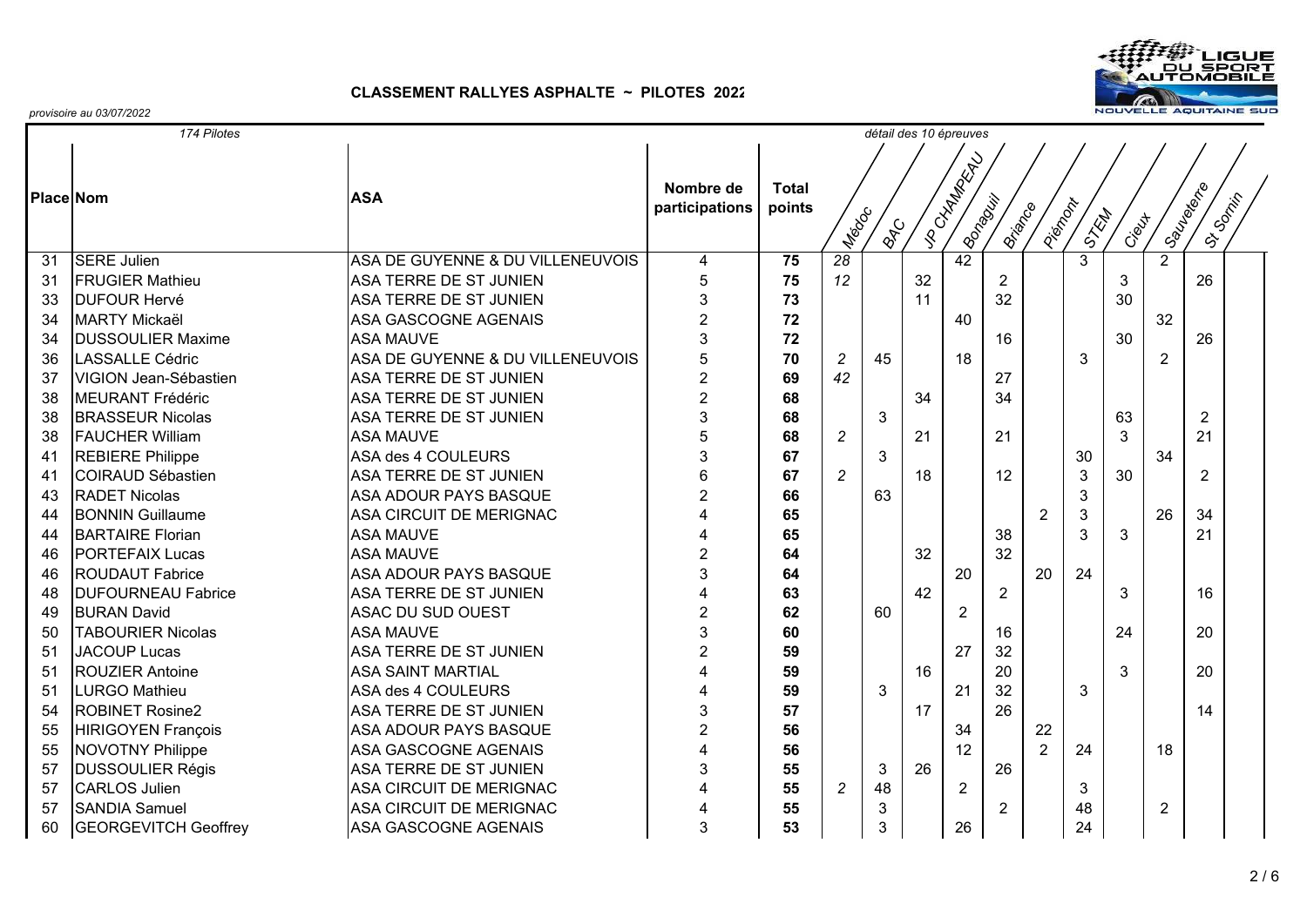

|    | 174 Pilotes                  |                                  |                             |                        |                      |            | détail des 10 épreuves |                            |          |              |      |       |                       |  |
|----|------------------------------|----------------------------------|-----------------------------|------------------------|----------------------|------------|------------------------|----------------------------|----------|--------------|------|-------|-----------------------|--|
|    |                              |                                  |                             |                        |                      |            |                        |                            |          |              |      |       |                       |  |
|    | <b>Place Nom</b>             | <b>ASA</b>                       | Nombre de<br>participations | <b>Total</b><br>points | IN <sub>RIG</sub> CC | <b>RAC</b> |                        | VR CHATRON RD.<br>IBonagoi | ISTIRACE | I listración | STEW | Cieut | ISOUNDER<br>IS-Social |  |
| 61 | <b>HOMMEAU Antoine</b>       | <b>ASA CIRCUIT DE MERIGNAC</b>   | $\overline{2}$              | 52                     | 40                   |            |                        |                            |          | 12           |      |       |                       |  |
| 62 | <b>BERGEON Guillaume</b>     | ASA CIRCUIT DE FALEYRAS GIRONDE  | $\mathbf 1$                 | 51                     |                      |            |                        |                            |          |              | 51   |       |                       |  |
| 63 | <b>ZAMBON Laurent</b>        | ASA DE GUYENNE & DU VILLENEUVOIS | 3                           | 50                     | 2                    | 3          |                        |                            |          |              | 45   |       |                       |  |
| 63 | <b>NOEL Olivier</b>          | ASA GASCOGNE AGENAIS             | 4                           | 50                     | $\overline{c}$       | 3          |                        | 42                         |          |              | 3    |       |                       |  |
| 65 | <b>HELLEGOUARC'H Mickaël</b> | ASA CIRCUIT DE MERIGNAC          | $\overline{2}$              | 46,5                   |                      | 28,5       |                        |                            |          |              | 18   |       |                       |  |
| 66 | <b>ARCHER Didier</b>         | <b>ASA MAUVE</b>                 | $\overline{2}$              | 46                     |                      |            |                        |                            | 26       |              |      |       | 20                    |  |
| 66 | <b>BEYLARD Arthur</b>        | ASA des 4 COULEURS               | 3                           | 46                     | 40                   |            |                        |                            |          |              | 3    | 3     |                       |  |
| 68 | LANSALOT Joan                | ASA ADOUR PAYS BASQUE            | $\overline{c}$              | 45                     |                      |            |                        |                            |          | 42           | 3    |       |                       |  |
| 68 | DARDEAU Cédric               | ASA TERRE DE ST JUNIEN           | 4                           | 45                     |                      |            | 14                     |                            | 14       |              |      | 3     | 14                    |  |
| 70 | <b>GAINANT Jérôme</b>        | ASA TERRE DE ST JUNIEN           | 3                           | 44                     |                      |            | 12                     |                            | 16       |              |      |       | 16                    |  |
| 71 | <b>BRAUD Arthur</b>          | ASA TERRE DE ST JUNIEN           | 3                           | 43                     |                      |            | $\mathcal{P}$          |                            |          |              |      | 39    | $\overline{2}$        |  |
| 72 | <b>PETEYTAS Christophe</b>   | <b>ASA MAUVE</b>                 | 3                           | 41,5                   | $\overline{c}$       | 28,5       |                        |                            | 11       |              |      |       |                       |  |
| 73 | LANSALOT Jérémy              | ASA ADOUR PAYS BASQUE            |                             | 40                     |                      |            |                        |                            |          | 40           |      |       |                       |  |
| 73 | <b>AUVERT Romain</b>         | <b>ASA MAUVE</b>                 |                             | 40                     |                      |            |                        |                            |          |              |      |       | 40                    |  |
| 73 | <b>MATHE Ludovic</b>         | ASA TERRE DE ST JUNIEN           | $\overline{c}$              | 40                     |                      |            |                        |                            | 14       |              |      |       | 26                    |  |
| 76 | <b>PINA Sylvain</b>          | ASA CIRCUIT DE MERIGNAC          | $\overline{1}$              | 39                     |                      | 39         |                        |                            |          |              |      |       |                       |  |
| 76 | <b>CAILLE Jean</b>           | <b>ASA ADOUR PAYS BASQUE</b>     | 3                           | 39                     |                      |            |                        | 16                         |          | 20           | 3    |       |                       |  |
| 78 | <b>CHAUSSAT Patrice</b>      | ASA CIRCUIT DE FALEYRAS GIRONDE  |                             | 38                     |                      |            |                        | 38                         |          |              |      |       |                       |  |
| 78 | <b>BLANC Clément</b>         | <b>ASA ADOUR PAYS BASQUE</b>     | $\boldsymbol{2}$            | 38                     | $\overline{c}$       | 36         |                        |                            |          |              |      |       |                       |  |
| 78 | <b>IPEYRUSE Sébastien</b>    | ASA CIRCUIT DE MERIGNAC          | 3                           | 38                     | 32                   | 3          |                        |                            |          |              | 3    |       |                       |  |
| 81 | <b>GALVAGNON David</b>       | ASA des 4 COULEURS               | $\overline{2}$              | 37                     | 16                   |            |                        |                            |          |              |      | 21    |                       |  |
| 81 | <b>BARBOT Franck</b>         | <b>ASAC DU SUD OUEST</b>         | $\overline{2}$              | 37                     |                      |            |                        | 34                         |          |              | 3    |       |                       |  |
| 83 | MICHELON Frédéric            | ASA TERRE DE ST JUNIEN           | 1                           | 36                     |                      |            |                        |                            | 36       |              |      |       |                       |  |
| 84 | <b>JEAN Baptiste</b>         | <b>ASA GASCOGNE AGENAIS</b>      | $\overline{2}$              | 35                     | 32                   | 3          |                        |                            |          |              |      |       |                       |  |
| 85 | <b>NIGRETTE Noan</b>         | <b>ASA MAUVE</b>                 |                             | 34                     |                      |            |                        |                            |          |              |      |       | 34                    |  |
| 85 | <b>LALANNE Gautier</b>       | <b>ASAC BASCO BEARNAIS</b>       |                             | 34                     |                      |            |                        |                            |          | 34           |      |       |                       |  |
| 85 | <b>AUGER André</b>           | ASA TERRE DE ST JUNIEN           |                             | 34                     |                      |            | 34                     |                            |          |              |      |       |                       |  |
| 85 | <b>MOULON Romain</b>         | <b>ASA SAINT MARTIAL</b>         | 3                           | 34                     |                      |            | 20                     |                            | 11       |              | 3    |       |                       |  |
| 85 | <b>AUVERT Gérard</b>         | <b>ASA MAUVE</b>                 | $\overline{2}$              | 34                     |                      |            | 17                     |                            | 17       |              |      |       |                       |  |
| 85 | <b>EMMANUEL Kevin</b>        | <b>ASA SAINT MARTIAL</b>         | 3                           | 34                     |                      |            | 17                     |                            | 14       |              |      | 3     |                       |  |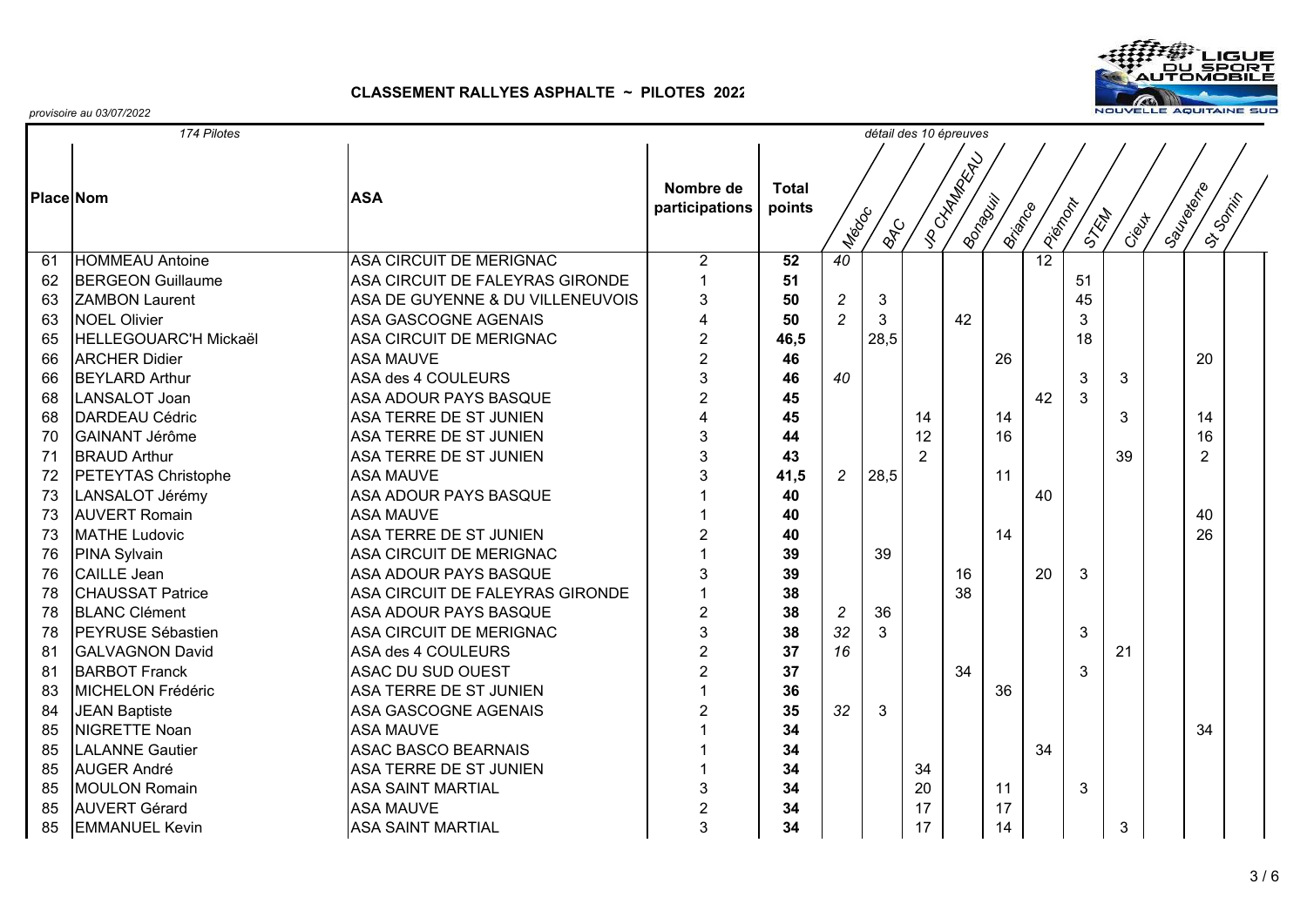

|     | 174 Pilotes                   |                               |                             |                        |                     |            | détail des 10 épreuves |                           |                |                |       |       |    |                               |  |
|-----|-------------------------------|-------------------------------|-----------------------------|------------------------|---------------------|------------|------------------------|---------------------------|----------------|----------------|-------|-------|----|-------------------------------|--|
|     | <b>Place Nom</b>              | <b>ASA</b>                    | Nombre de<br>participations | <b>Total</b><br>points | IN <sub>do</sub> co | <b>RAC</b> |                        | I vo CHAMBRAN<br>IBonapoi | ISTIRACE       | Pierzonz       | STRAT | Ciewt |    | ISaules (Britis)<br>IS-SORIES |  |
| 85  | <b>BURAN Romain</b>           | <b>ASAC DU SUD OUEST</b>      | 4                           | 34                     | $\overline{12}$     | 3          |                        | 16                        |                |                | 3     |       |    |                               |  |
| 85  | <b>GRAVEREAU Benoit</b>       | ASA CIRCUIT DE MERIGNAC       |                             | 34                     | $\overline{c}$      | 3          |                        |                           |                |                | 3     |       | 26 |                               |  |
| 93  | <b>FRACHOU Jordan</b>         | ASA CIRCUIT DE MERIGNAC       |                             | 33                     |                     |            |                        |                           |                |                | 33    |       |    |                               |  |
| 93  | MAISONNIER Grégory            | ASA TERRE DE ST JUNIEN        |                             | 33                     |                     |            | 26                     |                           | $\overline{2}$ |                |       | 3     |    | $\overline{2}$                |  |
| 95  | MAURY Frédéric                | ASA TERRE DE ST JUNIEN        |                             | 32                     |                     |            |                        |                           | 32             |                |       |       |    |                               |  |
| 96  | <b>IPLONCARD Damien</b>       | ASA TERRE DE ST JUNIEN        |                             | 30                     |                     |            |                        |                           |                |                |       | 30    |    |                               |  |
| 96  | <b>HERNANDEZ Matthieu</b>     | ASA CIRCUIT DE MERIGNAC       |                             | 30                     |                     | 30         |                        |                           |                |                |       |       |    |                               |  |
| 96  | <b>VIGIER Thierry</b>         | ASA des 4 COULEURS            |                             | 30                     | 30                  |            |                        |                           |                |                |       |       |    |                               |  |
| 96  | <b>LLEU Anthony</b>           | <b>ASA SAINT MARTIAL</b>      |                             | 30                     |                     |            |                        |                           |                |                | 30    |       |    |                               |  |
| 100 | <b>DUPOUY Yannick</b>         | <b>ASA TERRE DE ST JUNIEN</b> | $\overline{2}$              | 29                     |                     |            |                        | $\overline{2}$            |                |                |       |       | 27 |                               |  |
| 101 | <b>COSTESEQUE Philippe</b>    | <b>ASAC DU SUD OUEST</b>      |                             | 28,5                   |                     | 28,5       |                        |                           |                |                |       |       |    |                               |  |
| 102 | <b>MAURY Frédéric</b>         | <b>ASA MAUVE</b>              | $\overline{c}$              | 28                     |                     |            | 16                     |                           | 12             |                |       |       |    |                               |  |
| 103 | <b>IDIART Bruno</b>           | ASA ADOUR PAYS BASQUE         |                             | 27                     |                     |            |                        |                           |                | 27             |       |       |    |                               |  |
| 104 | <b>TERRIEN Cédric</b>         | ASA des 4 COULEURS            |                             | 26                     |                     |            |                        |                           |                |                |       |       | 26 |                               |  |
| 104 | <b>COSME</b> Michel           | <b>ASAC BASCO BEARNAIS</b>    |                             | 26                     |                     |            |                        |                           |                | 26             |       |       |    |                               |  |
| 104 | JOUSSELY Jérôme               | <b>ASA SAINT MARTIAL</b>      |                             | 26                     |                     |            |                        |                           | 26             |                |       |       |    |                               |  |
| 107 | <b>BRASSEUR Christine</b>     | <b>ASA TERRE DE ST JUNIEN</b> |                             | 25,5                   |                     |            |                        |                           |                |                |       | 25,5  |    |                               |  |
| 108 | <b>ULBERT Anthony</b>         | ASA GASCOGNE AGENAIS          |                             | 25                     |                     |            |                        | 25                        |                |                |       |       |    |                               |  |
| 109 | <b>CARON Michel</b>           | <b>ASA MILITAIRE</b>          |                             | 24                     |                     |            |                        |                           |                |                | 24    |       |    |                               |  |
| 109 | <b>DOIMO Tony</b>             | ASA GASCOGNE AGENAIS          | 3                           | 24                     | $\overline{c}$      |            |                        | 20                        |                | $\overline{2}$ |       |       |    |                               |  |
| 111 | <b>GRENIER Alexis</b>         | ASA CIRCUIT DE MERIGNAC       | $\overline{2}$              | 23                     |                     |            |                        |                           |                |                | 3     |       | 20 |                               |  |
| 111 | <b>DUSSOULIER Fabrice</b>     | <b>ASA MAUVE</b>              | $\overline{2}$              | 23                     |                     |            |                        |                           |                |                |       | 3     |    | 20                            |  |
| 113 | <b>BARRET Christian</b>       | <b>ASA MAUVE</b>              |                             | 22                     |                     |            |                        |                           | 22             |                |       |       |    |                               |  |
| 113 | LABROUSSE Sébastien           | ASA des 4 COULEURS            | $\overline{2}$              | 22                     |                     |            |                        | 11                        |                |                |       |       | 11 |                               |  |
| 113 | <b>PAILLE-BARRERE Fernand</b> | <b>ASA ADOUR PAYS BASQUE</b>  | 3                           | 22                     | $\overline{c}$      |            |                        | $\overline{2}$            |                |                | 18    |       |    |                               |  |
| 113 | PACHECO Frédéric              | ASA GASCOGNE AGENAIS          | $\overline{2}$              | 22                     | 20                  |            |                        | $\overline{2}$            |                |                |       |       |    |                               |  |
| 117 | <b>GUEDJ Alane</b>            | ASA CIRCUIT DE MERIGNAC       |                             | 21                     |                     |            |                        |                           |                |                | 21    |       |    |                               |  |
| 118 | COUDERC Thierry               | ASAC DU SUD OUEST             |                             | 20                     |                     |            |                        |                           |                |                |       |       | 20 |                               |  |
| 118 | <b>SENAMAUD Antoine</b>       | ASA TERRE DE ST JUNIEN        |                             | 20                     |                     |            |                        |                           |                |                |       |       |    | 20                            |  |
|     | 118 CHERAUD Kevin             | ASAC DU SUD OUEST             | $\overline{2}$              | 20                     | $\boldsymbol{2}$    |            |                        | 18                        |                |                |       |       |    |                               |  |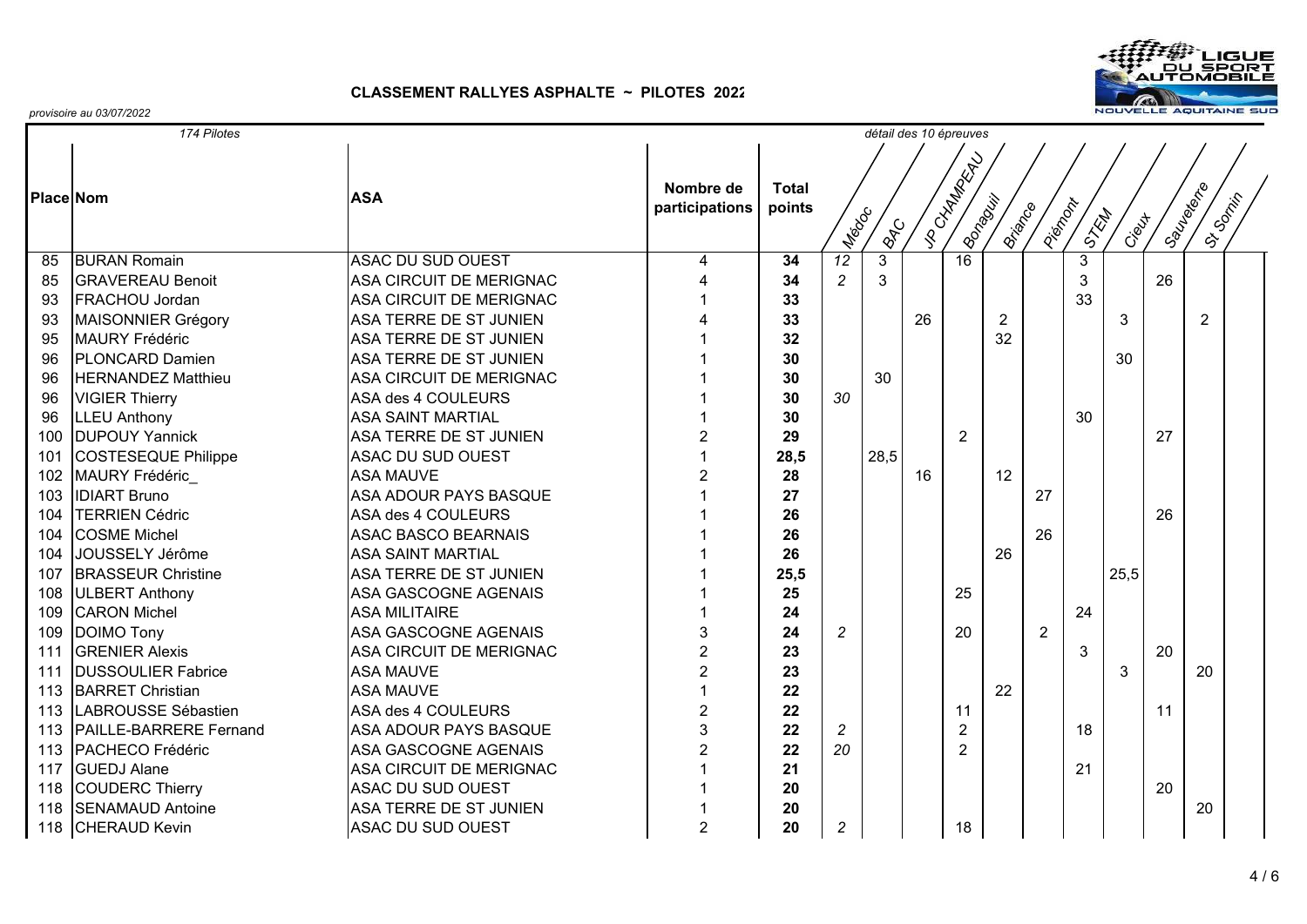

|                  | 174 Pilotes                     |                                  |                             |                        |                  |            | détail des 10 épreuves |                          |                |                |                |       |                |                |  |
|------------------|---------------------------------|----------------------------------|-----------------------------|------------------------|------------------|------------|------------------------|--------------------------|----------------|----------------|----------------|-------|----------------|----------------|--|
|                  |                                 |                                  |                             |                        |                  |            |                        |                          |                |                |                |       |                |                |  |
| <b>Place Nom</b> |                                 | <b>ASA</b>                       | Nombre de<br>participations | <b>Total</b><br>points | Medic            | <b>BRC</b> |                        | VR CHAMBRACK<br>IBonapci | ISTIRACE       | Icidrome       | ISTEMA         | Cieut | ISaulex (Riv   | IS-SORIES      |  |
| 121              | <b>URBAN Philippe</b>           | <b>ASAC BASCO BEARNAIS</b>       | $\overline{2}$              | $\overline{19}$        |                  |            |                        |                          |                | 16             | $\overline{3}$ |       |                |                |  |
| 121              | <b>GHIRARDI Jean-Louis</b>      | ASA ADOUR PAYS BASQUE            | $\overline{2}$              | 19                     |                  |            |                        |                          |                | 17             |                |       | $\overline{2}$ |                |  |
| 121              | <b>FORICHON Hugues</b>          | <b>ASA MAUVE</b>                 | $\overline{2}$              | 19                     |                  |            | 17                     |                          | $\overline{2}$ |                |                |       |                |                |  |
| 124              | <b>BOISSOUT Jérôme</b>          | ASA TERRE DE ST JUNIEN           |                             | 18                     |                  |            |                        |                          |                |                |                | 18    |                |                |  |
| 124              | CHASSEREAU Hervé                | ASA CIRCUIT DE MERIGNAC          | 1                           | 18                     |                  |            |                        |                          |                |                | 18             |       |                |                |  |
| 124              | <b>BALDOMERO Mathias</b>        | <b>ASAC DU SUD OUEST</b>         | 3                           | 18                     | 12               | 3          |                        |                          |                |                | 3              |       |                |                |  |
| 124              | <b>FONTANEAU Cédric</b>         | ASA CIRCUIT DE MERIGNAC          | 3                           | 18                     | 12               | 3          |                        |                          |                |                | 3              |       |                |                |  |
| 128              | <b>MULLER Charles-Arthur</b>    | <b>ASA MAUVE</b>                 |                             | 17                     |                  |            |                        |                          |                |                |                |       |                | 17             |  |
| 128              | <b>DUFRENE Patrice</b>          | <b>ASAC BASCO BEARNAIS</b>       |                             | 17                     |                  |            |                        |                          |                | 17             |                |       |                |                |  |
| 128              | <b>BERTHOMIER Theo</b>          | ASA TERRE DE ST JUNIEN           |                             | 17                     |                  |            | 17                     |                          |                |                |                |       |                |                |  |
| 128              | <b>LABROUSSE Laura</b>          | ASA des 4 COULEURS               |                             | 17                     |                  |            |                        |                          | 17             |                |                |       |                |                |  |
| 132              | <b>HAGET Pierre</b>             | <b>ASAC BASCO BEARNAIS</b>       |                             | 14                     |                  |            |                        |                          |                | 14             |                |       |                |                |  |
| 132              | <b>SENAMAUD Fabien</b>          | ASA TERRE DE ST JUNIEN           |                             | 14                     | 14               |            |                        |                          |                |                |                |       |                |                |  |
| 132              | LIER Cédric                     | <b>ASA MAUVE</b>                 | $\overline{2}$              | 14                     |                  |            |                        |                          | 12             |                |                |       |                | $\overline{2}$ |  |
| 132              | <b>ROBERT Jérôme</b>            | <b>ASA ADOUR PAYS BASQUE</b>     | $\overline{2}$              | 14                     |                  | 3          |                        |                          |                | 11             |                |       |                |                |  |
| 132              | <b>TEXIER Adrien</b>            | ASA des 4 COULEURS               | $\overline{2}$              | 14                     |                  |            | 12                     |                          |                |                |                |       | $\overline{2}$ |                |  |
| 137              | <b>CARLOS Claude</b>            | ASA CIRCUIT DE MERIGNAC          | $\overline{\mathbf{4}}$     | 10                     | $\boldsymbol{2}$ | 3          |                        | $\overline{2}$           |                |                | 3              |       |                |                |  |
| 138              | <b>REIGNIEZ Julien</b>          | ASA CIRCUIT DE MERIGNAC          | 3                           | 8                      | $\overline{c}$   | 3          |                        |                          |                |                | 3              |       |                |                |  |
| 139              | MOIZEAU Grégory                 | ASA CIRCUIT DE MERIGNAC          | 3                           | $\overline{7}$         | $\overline{c}$   |            |                        |                          |                |                | 3              |       | $\overline{2}$ |                |  |
| 139              | <b>RODRIGUES GASPAR Charles</b> | <b>ASA MAUVE</b>                 | 3                           | $\overline{7}$         |                  |            | $\overline{2}$         |                          | $\overline{2}$ |                | 3              |       |                |                |  |
| 141              | <b>PONS Philippe</b>            | <b>ASA CIRCUIT DE MERIGNAC</b>   | $\overline{2}$              | 6                      |                  | 3          |                        |                          |                |                | 3              |       |                |                |  |
| 142              | <b>LAMOURE Mael</b>             | ASA TERRE DE ST JUNIEN           | $\overline{2}$              | 5                      |                  |            |                        |                          | $\overline{2}$ |                |                | 3     |                |                |  |
| 142              | <b>GROS Jonathan</b>            | ASA DE GUYENNE & DU VILLENEUVOIS | $\overline{2}$              | 5                      |                  |            |                        | $\overline{c}$           |                |                | 3              |       |                |                |  |
| 142              | <b>LARRIBIERE Aymeric</b>       | ASA GASCOGNE AGENAIS             | $\overline{2}$              | 5                      |                  |            |                        | $\overline{2}$           |                |                | 3              |       |                |                |  |
| 145              | <b>DOIMO Patrick</b>            | ASA GASCOGNE AGENAIS             | $\overline{2}$              | 4                      |                  |            |                        |                          |                | $\overline{2}$ |                |       | 2              |                |  |
| 145              | <b>DUIGOU Christophe</b>        | <b>ASA ADOUR PAYS BASQUE</b>     | $\overline{2}$              | 4                      | $\overline{c}$   |            |                        |                          |                | $\overline{2}$ |                |       |                |                |  |
| 145              | <b>FACCIO Michel</b>            | ASA DE GUYENNE & DU VILLENEUVOIS | $\overline{2}$              | 4                      |                  |            |                        | $\overline{2}$           |                |                |                |       | $\overline{2}$ |                |  |
| 148              | <b>HERRANZ Yannick</b>          | ASA CIRCUIT DE MERIGNAC          |                             | 3                      |                  |            |                        |                          |                |                | 3              |       |                |                |  |
| 148              | <b>VEROLA Anthony</b>           | ASA CIRCUIT DE MERIGNAC          |                             | 3                      |                  |            |                        |                          |                |                | 3              |       |                |                |  |
|                  | 148 BAYLE Christian             | ASAC DU SUD OUEST                |                             | 3                      |                  |            |                        |                          |                |                | 3              |       |                |                |  |